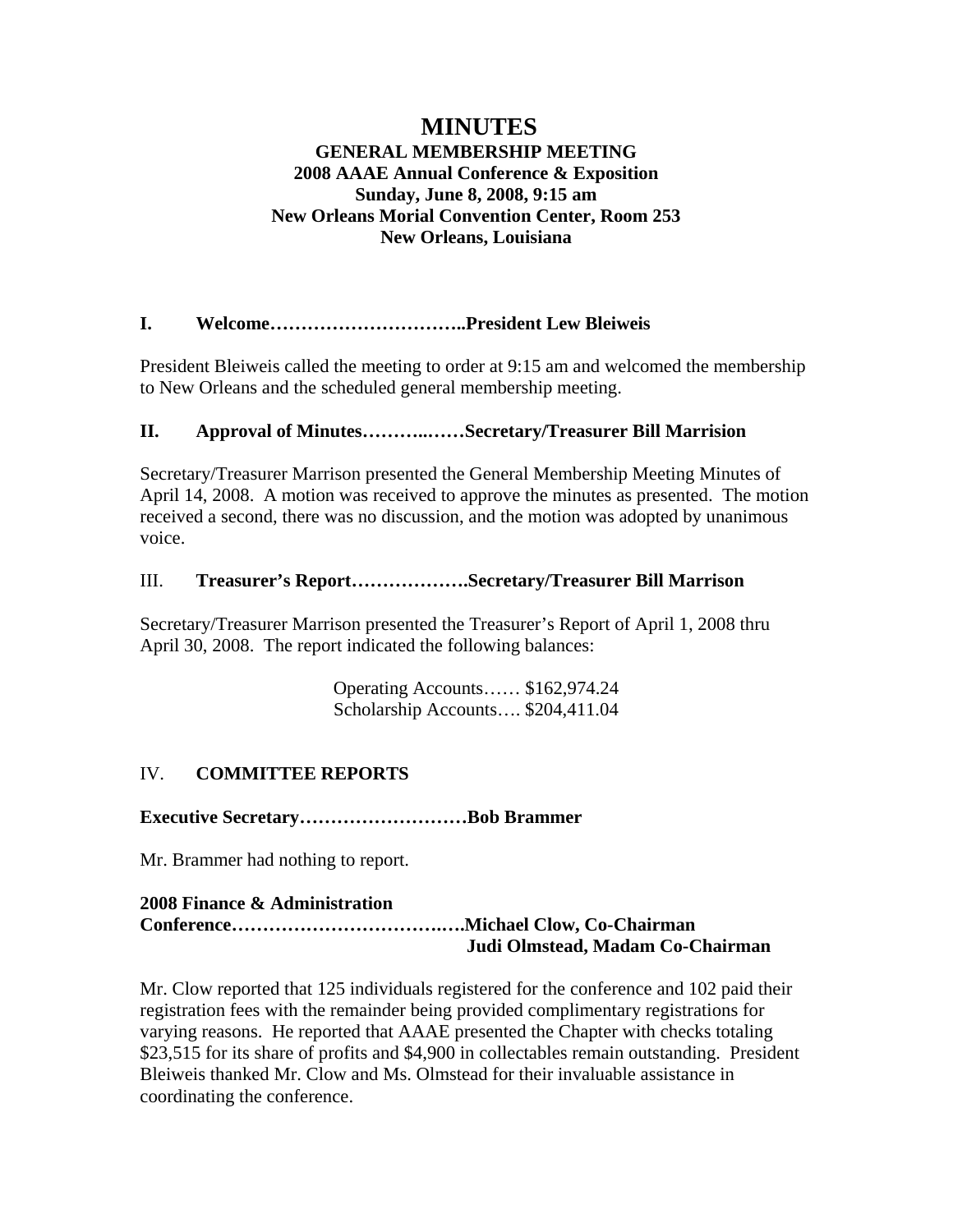### **2008 Annual Conference………………...Lew Bleiweis**

President Bleiweis reported that the Louisville Conference had returned revenues to the Chapter totaling \$74,854.74. He received the second round of applause of the day for his efforts in managing the conference to that end.

### **2009 Finance and Administration Conference……………………………….Judi Olmstead, Madam Co-Chairman Toney Coleman, Co-Chairman**

Ms. Olmstead and Mr. Coleman were not in attendance. Mr. Bibb reported the conference would be held February 22-24, 2009 in Orlando Florida at the Embassy Suites. He added that Ms. Olmstead was moving toward securing topics and speakers for the event.

## **2009 Annual Conference……………….Christopher Browne**

Mr. Browne was not in attendance. Mr. James Bennett, AAE, reported that planning for the 2009 SEC-AAAE Annual Conference to be held in Washington, DC, was underway. The meeting will be held at the Hyatt Regency in Reston, Virginia. The dates are May 3- 5, 2009, and rooms are approximately \$260 per night for single/double occupancy.

# **2010 Finance and Administration Conference………………………………Bill Marrison**

Mr. Marrison noted that cities were being looked at for the venue and a Request for Proposals (RFP) would be issued to those communities in the near future.

#### **2010 Annual Conference……………….Scott Brockman**

Mr. Brockman reported that the conference was scheduled for April 17-21, 2010 at the Marriott Hotel in Memphis, Tennessee. Room rates are approximately \$165 for single/double occupancy. Space is available for 40 to 65 exhibitors. A complete conference package including a proposed budget will be delivered to the Board of Directors at its meeting in Reno, Nevada.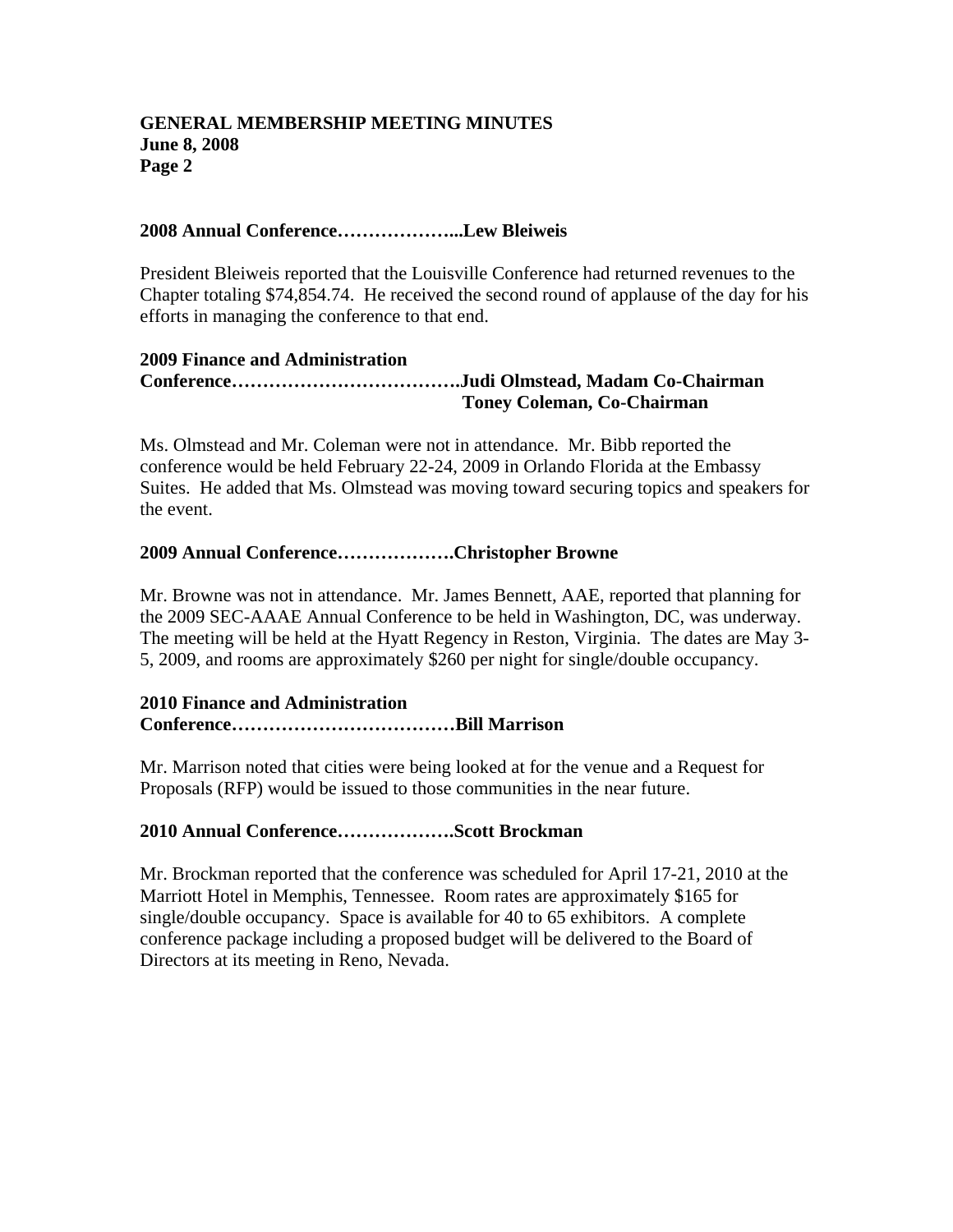### **Professional Education Committee……Scott Brockman, Chairman**

Mr. Brockman reported that as of May 30, 2008, there are 501 executive candidates in the accreditation program and 571 candidates in the Certified Member (C.M.) program, 420 active AAE's and 651 active C.M.'s. During the month of May 2008, AAAE received six applications for the accreditation program and 26 applications for the C.M. program. President Bleiweis thanked Mr. Brockman for his continued good work.

## **Scholarship Committee…………………Jeff Gray, Chairman**

Mr. Gray noted that he had provided the Board with a draft of a *Scholarship Award Policy* for consideration at the Reno Board of Directors' Meeting.

#### **Embry-Riddle Aeronautical University Internship Committee…………………...Kevin Miller, Chairman Kim Wade, Chapter Liaison**

Mr. Miller reported that he was in the process of surveying airports to determine available internships and he had developed a web site to provide internship information to students and airports.

## **Corporate Liaison Committee………….Claudia Holliway, Madam Chairman Heather Chaney, Madam Co-Chairman**

Ms. Holliway reported that the Corporate Committee now has 12 members and is well prepared to perform its allotted tasks. She added that the Committee has adopted Goals and Objectives that were provided by Mr. Jeff Gray and she thanked Mr. Gray for his invaluable assistance.

#### **General Aviation Committee…………...Colette Edmisten, Madam Chairman**

Ms. Edmisten was not in attendance.

## **Membership Committee………………...Sean Tracey, Chairman**

Mr. Tracey was not in attendance. Mr. Brammer reported that Mr. Tracey had successfully secured fifty-six new members during his term as Membership Chairman.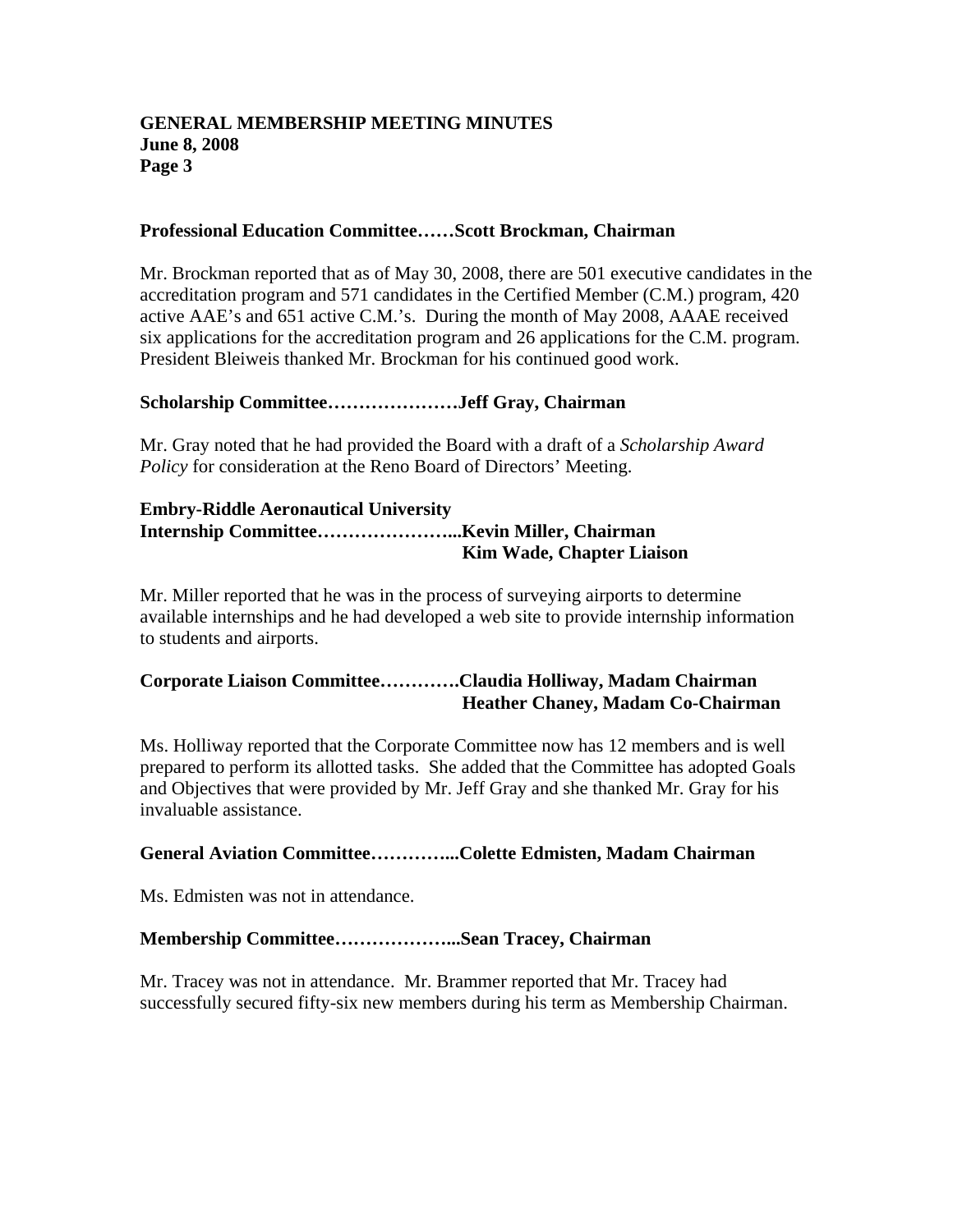## **Transportation Security Services (TSS) Committee…………………………….....Christopher Browne, Chairman**

Mr. Browne was not in attendance.

## **Nominations Committee………………..David Edwards, Chairman**

Immediate Past President David Edwards, AAE, was not in attendance.

## **V. OLD BUSINESS**

Mr. Landguth reported that a proposal summary for a *One Rate Corporate Sponsorship Fee Schedule* to support SEC-AAAE conferences and workshops would be completed in approximately 30-days for presentation to the Board of Directors in Reno.

# **VI. NEW BUSINESS**

President Bleiweis reported that he would have a conference manual ready for distribution at the Reno meeting.

President Bleiweis reported that the Board of Directors had approved the following budget resolutions and actions at its meeting held just prior to the General membership Meeting:

- 1. Increase the award of SAMA scholarships for 2008-2009 from four to six with the additional two scholarships being undesignated.
- 2. Increase line item *2008-2009 Annual Conference Revenues* to \$32,600;
- 3. Add a line item called "*Transfer to SAMA Scholarship Foundation*" containing \$1,125;
- 4. Change the line item *Past President Lapel Pins* to *Past President Lapel Pins/Ring* and add \$600 to that line item;
- 5. Increase the SAMA Scholarship Foundation Budget by \$1,125 with revenues from the Operating Fund (See No. 3 above);
- 6. Increase the Scholarship Payment to COTE' from \$6,000 to \$9,000.
- 7. Proceed with a \$5,000 payment to the AAAE Scholarship Foundation and a \$5,000 payment to the Greg Isbill Endowment as previously budgeted.